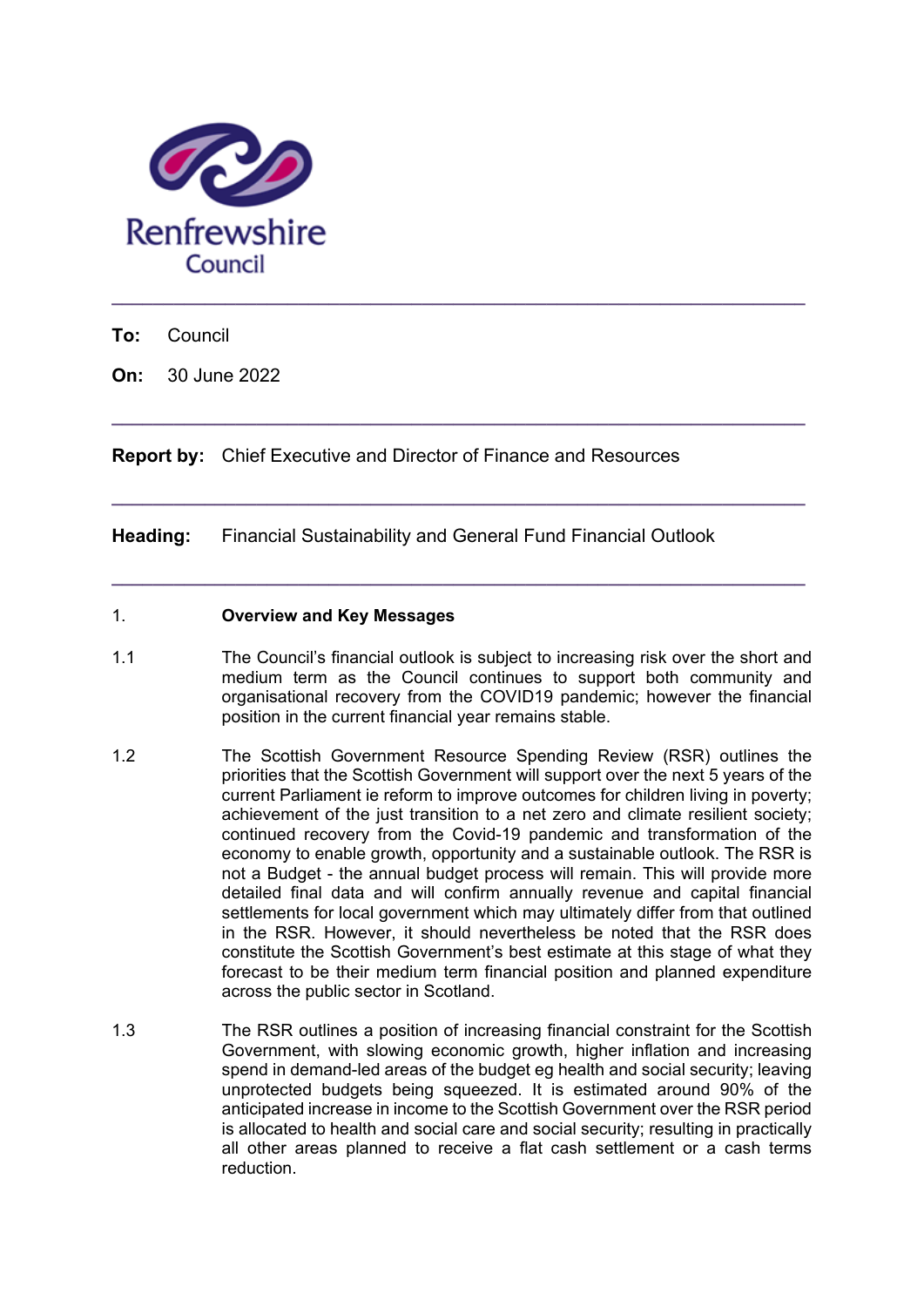- 1.4 The future local government settlement is forecast by the Scottish Government as flat cash, which based on forecast inflation rates would suggest an estimated 7-8% real terms reduction over the RSR period. The RSR also commits to build on a new deal for local government, with finalisation of work on a fiscal framework for local government and a new Partnership Agreement. The RSR suggests greater flexibility over financial arrangements being matched with increased accountability for the delivery of national priorities.
- 1.5 The Cabinet Secretary has stated that given the financial constraints being faced by the Scottish Government, there is a need to prioritise spending, and to reset growth in the public sector, with a focus on efficiency and innovation. The Cabinet Secretary also outlines a need for a sharp focus on structural change and collaboration. The RSR outlines a range of efficiency measures which will be taken by the Scottish Government including efforts to contain pay growth, public sector reform, income maximisation and improved public sector procurement.
- 1.6 While there is now relatively greater certainty with regards the overall forecast quantum of future local government settlements, the forecast allocation to individual councils will be subject to the updating of the distribution process and factors within that. Notwithstanding, the Council's medium term outlook has been revised to reflect the flat cash projection outlined in the RSR; noting the downside risks should there be increased pressure in the Scottish Government budget to fund for example further increases to the NHS or social security.
- 1.7 Despite there being now relatively greater certainty in terms of future grant settlements, the prospects for pay and supplies spend are now much more volatile, linked to current exceptional levels of inflation. Therefore, the forecast financial gap as previously reported to members, while not significantly differing from previous forecasts in absolute terms, does have a different context in that the main drivers for the gap relate to spend pressures. Importantly, the profile of the gap is also more immediate – predominantly being related to near term pay considerations and high inflation levels.
- 1.8 It is therefore recommended the Council agree to develop at pace a portfolio of work aimed at ensuring future financial sustainability (and shorter term financial stability) is prioritised; and that savings of £35m are targeted over the next three years in order to close the forecast financial gap outlined above and allowing for a degree of flexibility to manage risks associated with challenges in delivery of savings at this scale and over this period. Proposed workstreams are outlined in Section 6 of the report.
- 1.9 The combined impact of financial savings arising from the application of accounting flexibilities and service transformation will not be sufficient to close the financial gap the Council is facing, meaning a range of other financial sustainability measures will require to be explored. It is recommended that the portfolio of measures be developed by Directors over the summer period. with appropriate future board reporting, and note that in line with practice in previous years regular financial update reports will be brought back to future Council cycles as appropriate to outline key changes in the Council's financial outlook, confirmation of key announcements from the Scottish Government over the coming months and the impact of savings arising from progress achieved in relation to the financial sustainability and transformation programme.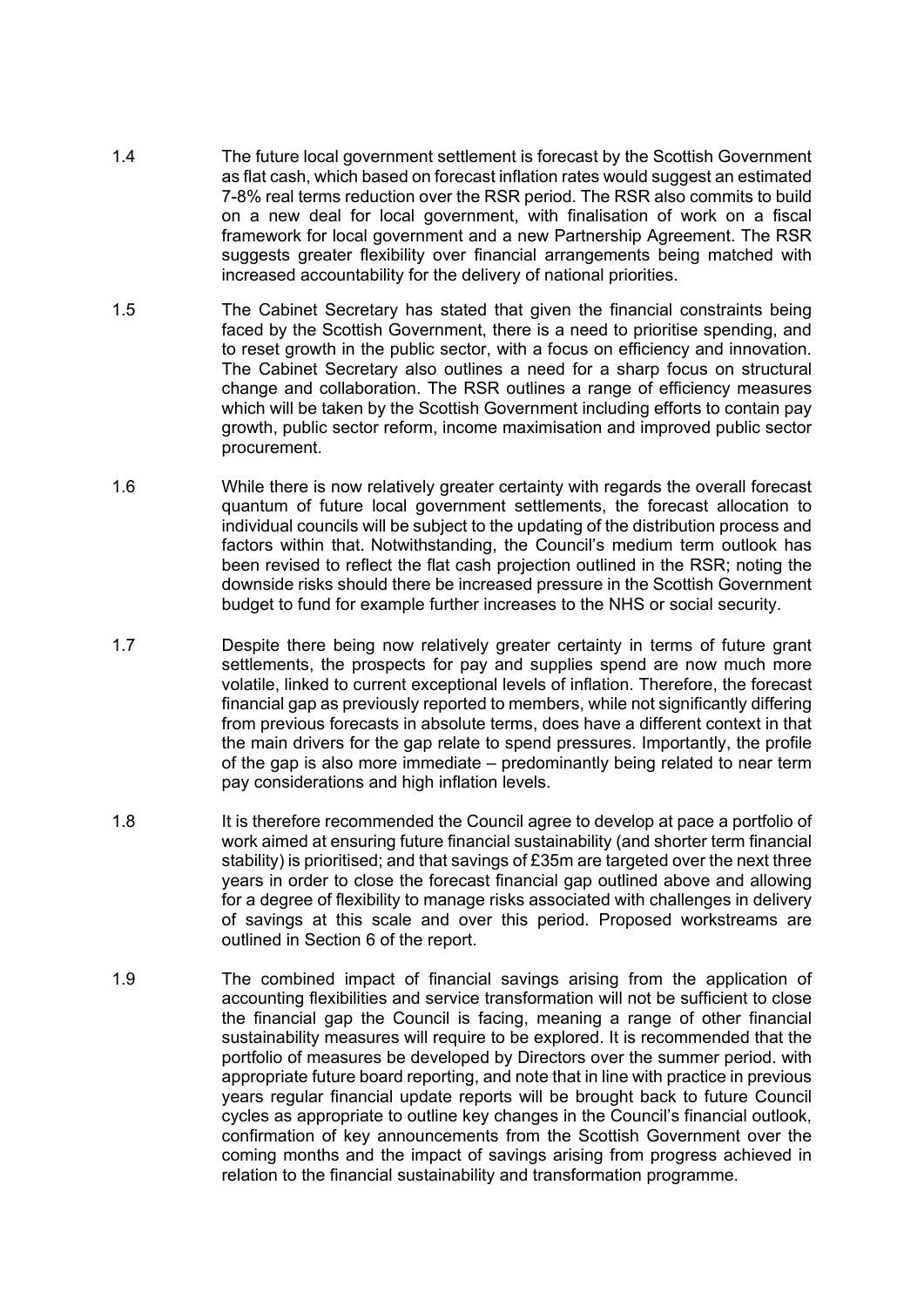It is also considered that the project management and support arrangements for the transformation programme will require to be revised so they clearly align with the financial sustainability portfolio outlined above.

- 1.10 The shift in the scale and nature of the financial risks outlined above reinforce the need for the Council to be decisive in order to fully commit to the delivery of the significant change and transformation which will be required over the short to medium term.
- 1.11 In relation to the capital programme, significantly higher risk in relation to construction inflation has been emerging. Energy, supplies and labour shortages are being experienced which is driving inflation in the construction sector higher, along with increased demand as backlog maintenance is tackled and new projects commence as the public sector emerges from the worst of the pandemic. The Scottish Government have taken the opportunity to revise their capital spending in light of these pressures, but also in light of the reduced capital settlement compared to what had been expected from the UK Government. Revised spending allocations have been published by the Scottish Government alongside their Resource Spending Review (RSR).
- 1.12 The capital grant allocation for the portfolio containing local government in 23/24 is £60m less than in 22/23, dropping by a further £30m in 24/25 before recovering slightly in 25/26 but still to a level below that allocated in 22/23. This allocation exacerbates the pressures the Council will experience in its capital investment programme; in addition to supply and price pressures. In order to maintain current levels of contingencies and risk mitigation within the capital programme, and faced with extraordinary levels of price inflation, some revision to the capital plan is required.

**\_\_\_\_\_\_\_\_\_\_\_\_\_\_\_\_\_\_\_\_\_\_\_\_\_\_\_\_\_\_\_\_\_\_\_\_\_\_\_\_\_\_\_\_\_\_\_\_\_\_\_\_\_\_\_\_\_\_\_\_\_\_\_\_\_\_** 

# 2. **Recommendations**

- 2.1 It is recommended that members:
	- Note the update provided in the report with regards the Scottish Government's Resource Spending Review, including measures related to public service reform
	- Note the update to the Council's medium term financial strategy, the estimated financial gap the Council is facing over the medium term and the increasingly heightened financial risk environment the Council is facing in the shorter term
	- Agree that officers progress a range of financial sustainability and transformation workstreams with appropriate future board reporting; and note that in line with practice in previous years regular financial update reports will be brought back to appropriate future Council cycles to outline key changes in the Council's financial outlook, confirmation of key announcements from the Scottish Government over the coming months and the impact of savings arising from progress achieved in relation to the financial sustainability and transformation programme.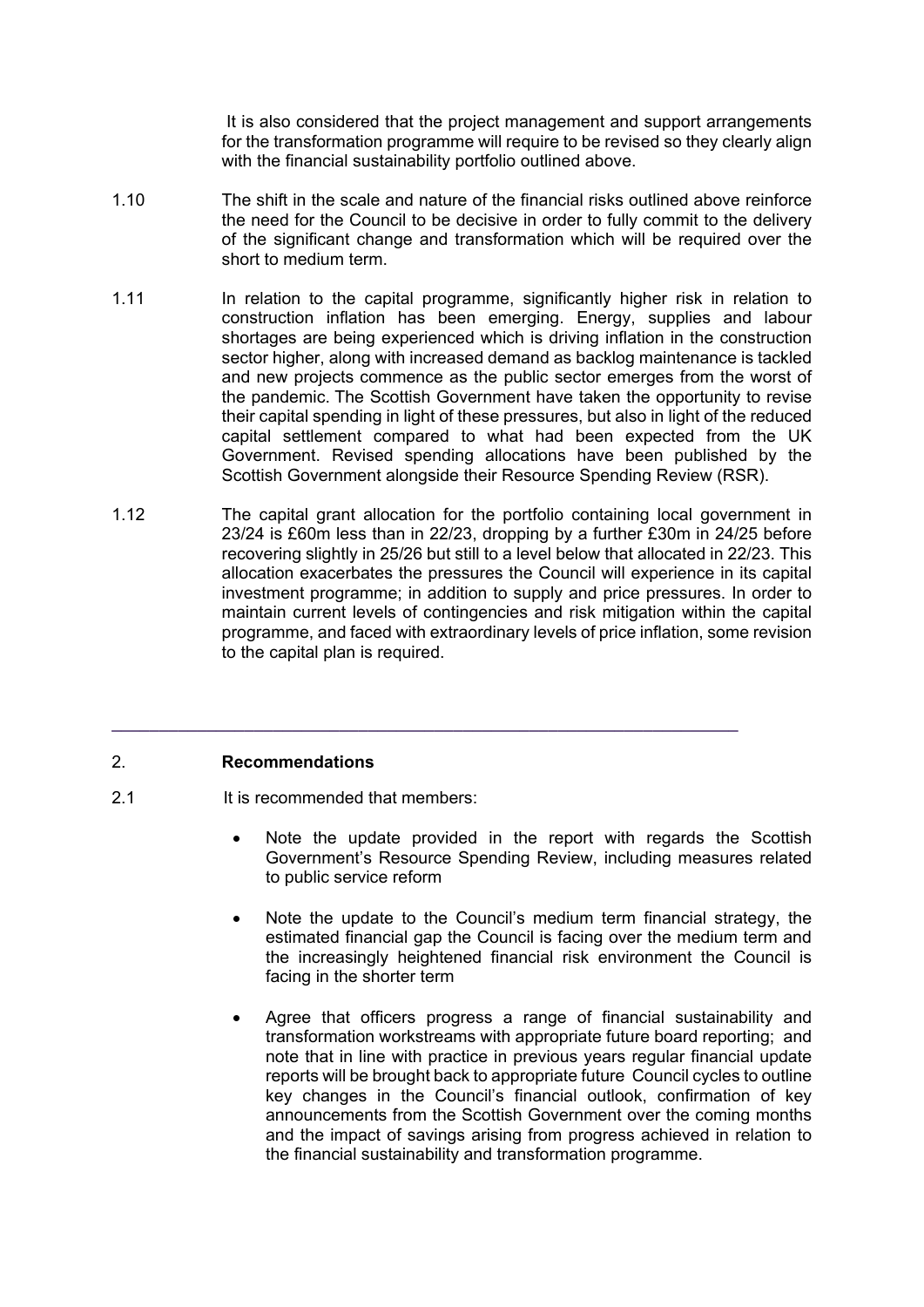Note the capital programme update; and agree the revisions to the capital plan as outlined in section 7

## 3. **Revenue Update**

#### Current Financial Position

- 3.1 The outturn position for the 2021/22 financial year is reported within the annual accounts report elsewhere on the agenda for this meeting, with a broadly breakeven position being delivered, after the application of reserves of £16m.
- 3.2 As approved by Council, unallocated reserves have been maintained at a minimum of £10 million moving into 2022/23 - approximately 2.3% of the Council's net revenue expenditure. This prudent step has increased the immediate financial resilience of the Council and is reflective of the heightened financial risks the Council will continue to face from the pandemic, in terms of its ongoing impact, legacy risks and the recovery period, but also from the wider impact on the Council's financial strategy and additional financial risks caused by the disruption to the council transformation programme.
- 3.3 Council agreed the 2022/23 budget on 3 March, including the utilisation of nonrecurring revenue grant funding of £3.982m and the use of reserve funding of £1.650m to generate an in year breakeven budget position. While still early in the financial year, owing to the current cost of living crisis and extraordinary levels of inflation being experienced, it is anticipated that the 2022/23 financial position will come under pressure as the year progresses. However, currently there is no firm data on which a forecast outturn position could be based with the exception of a forecast overspend related to childcare, where exceptional levels of demand driven by mental health crises amongst a significant number of young people is being experienced. Key risks will be in relation to the 2022/23 pay award which remains to be agreed, and as mentioned above, the cost of living crisis will be a significant factor in determining the level of pay award. National pay negotiations are ongoing and are anticipated to be challenging given affordability constraints facing local government. As was the case in 2021/22, the level of pay provision which has been incorporated into the 2022/23 base budget may require to be adjusted depending on the concluded outcome of the negotiations.
- 3.4 In summary in relation to the current year financial outlook, there is still expected to be some reliance placed on COVID19 non-recurring resource to meet exceptional costs still being incurred, particularly in relation to childcare, waste management and soft FM services. As the Council moves towards recovery and new ways of working are developed there is also the potential for some cost to be incurred in relation to the transitioning of both workplace accommodation and ICT provision to a post-Covid environment that remains suitable and appropriate to facilitate safe and efficient working practice. It is anticipated again these costs would be funded from Covid-related reserve balances. In addition, and as outlined in previous reports to members, increasing pressure is being experienced in the council's capital investment programme owing to high levels of construction inflation. Further detail on this issue is provided later in this report.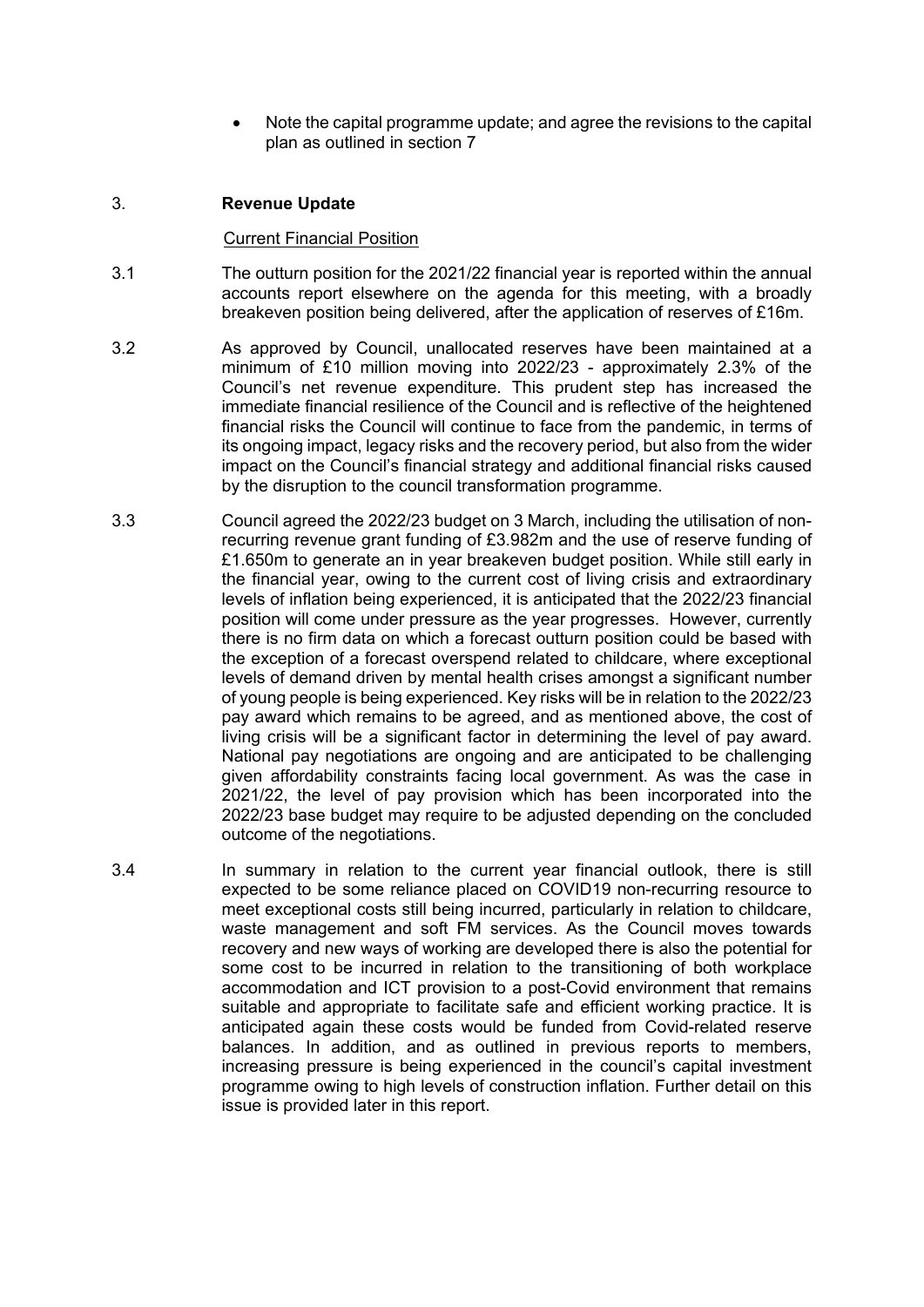## **4 Scottish Government Resource Spending Review**

- 4.1 The Scottish Government Resource Spending Review (RSR) was published on 31 May 2022, outlining its spending plans for the remainder of this term of Parliament. The Scottish Government also published an updated Medium Term Financial Strategy and updated Capital Spending Allocations. At the same time, the Scottish Fiscal Commission published updated economic and fiscal forecasts.
- 4.2 The RSR covers the period from 2022/23 to 2026/27 providing forecasts for a period two years after the current UK spending review period which runs to 2024/25. Therefore, the final two year period of the RSR is based on projected block grant income figures as opposed to those confirmed by the UK government.
- 4.3 The RSR includes forecast spend at "level 2" in the Budget, which is a relatively aggregated level and does not provide detailed data for each public body, but rather for portfolios of spend. The RSR is not a Budget, and the annual budget process will remain which will provide more detailed data with regards revenue and capital spending, and tax decisions; however the RSR does provide an indication of the prioritisation of spend by the Scottish Government within an increasingly constrained financial envelop. In this regard, the RSR provides welcome financial planning context over an extended period and is the first multi-year review of this nature to be published in a decade.

## Scottish Government Resource and Spending

- 4.4 The total Scottish Government revenue budget is anticipated to increase from £41.8bn in 22/23 to £47.5bn in 26/27, based on both known and assumed levels of block grant increase from the UK government. The block grant is anticipated to increase marginally in real terms over the current UK spending review period to 24/25 as has been previously outlined to members, with a slight increase anticipated in the later 2 years of the RSR period. Funding from the Scottish Income Tax is projected to increase from £13.6bn to £17.5bn over the RSR period, likely based on SFC assumptions of no inflationary increases to higher rate thresholds over the full RSR period, and no decision on the current UK government commitment to reduce the basic rate to19p in 24/25. The RSR also makes an assumption that in 23/24 and 24/25 additional Barnett consequentials of £250m and £400m respectively will be received over and above the block grant figures confirmed by the UK government to date.
- 4.5 The pressures facing the Scottish Government budget over the current Parliament are detailed in the publication, with significant spending commitments from previous decisions flowing through the projections, particularly in relation to health and social care where a manifesto commitment to increase the NHS front line budget by 20% over the course of this Parliament is detailed. Even at this level of increase (equating to a 2.6% real terms increase over the RSR period), there is likely to be pressure to grow NHS resources beyond this planned level given the position with waiting times and the ongoing recovery from the pandemic. The commitment to create a new National Care Service is reaffirmed, with an increase of 25% in social care investment – some £840m – to strengthen self-directed support, improve prevention and increase community based support.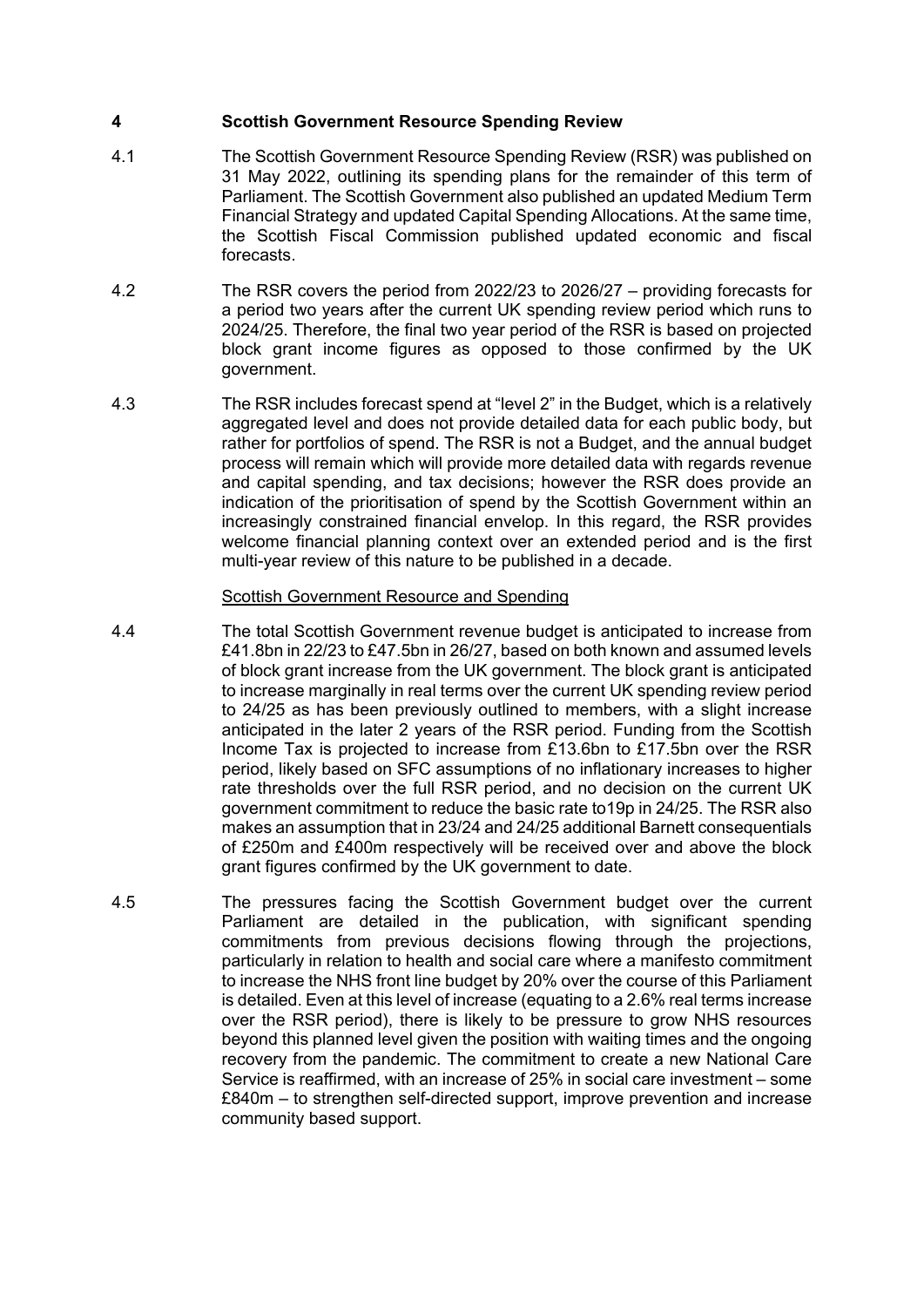- 4.6 The significantly increased level of spend on social security is also outlined, with spend anticipated to increase from £3.9bn in 22/23 to £6.4bn in 26/27, reflecting increased spend in relation to the Scottish Child Payment and adult disability payments. The level of funding from the UK government in relation social security increases over the RSR period, but not to the same extent as anticipated spend due to more generous allowances and eligibility in Scotland as opposed to rUK.
- 4.7 Broadly speaking, around 90% of the anticipated increase in income for the Scottish Government over the RSR period is allocated to health, social care and social security; resulting in practically all other areas planned to receive a flat cash settlement or a cash terms reduction. This impact is outlined in the table below which illustrates the degree of real terms movement from 2022/23 as the baseline index year:

| £ million                                  | 2022-23 | 2023-24 | 2024-25 | 2025-26 | 2026-27 |
|--------------------------------------------|---------|---------|---------|---------|---------|
| Constitution, External Affairs and Culture | 100     | 95      | 87      | 86      | 84      |
| Crown Office and Procurator Fiscal Service | 100     | 98      | 96      | 94      | 92      |
| Deputy First Minister and Covid Recovery   | 100     | 98      | 96      | 94      | 157     |
| <b>Education and Skills</b>                | 100     | 98      | 96      | 95      | 109     |
| <b>Finance and Economy</b>                 | 100     | 96      | 95      | 94      | 102     |
| <b>Health and Social Care</b>              | 100     | 100     | 101     | 102     | 103     |
| <b>Justice and Veterans</b>                | 100     | 98      | 96      | 98      | 96      |
| Net Zero, Energy and Transport             | 100     | 97      | 98      | 101     | 115     |
| <b>Rural Affairs and Islands</b>           | 100     | 97      | 96      | 94      | 93      |
| Social Justice and Housing                 | 100     | 117     | 128     | 134     | 139     |
| <b>Local Government</b>                    | 100     | 98      | 96      | 94      | 93      |
| Scottish Parliament and Audit Scotland     | 100     | 98      | 96      | 94      | 92      |
| Total                                      | 100     | 101     | 102     | 102     | 104     |

Source: Scottish Fiscal Commission, based on Scottish Government information.

#### Local Government Settlement

4.8 The RSR outlines a planned **flat cash** position for the local government core settlement from 2022/23 to 2025/26, with a £100m increase in 2026/27. This includes baselining the £120m previously included in the 2022/23 settlement on a non-recurring basis. In the context of forecast inflation levels over this period, this suggests an estimated real terms reduction in future revenue funding for local government at 7-8% over the RSR period. The RSR also outlines a commitment to continue at existing levels transfers from other portfolios in relation to health and social care, early learning and childcare and additional teachers; but not other transfers.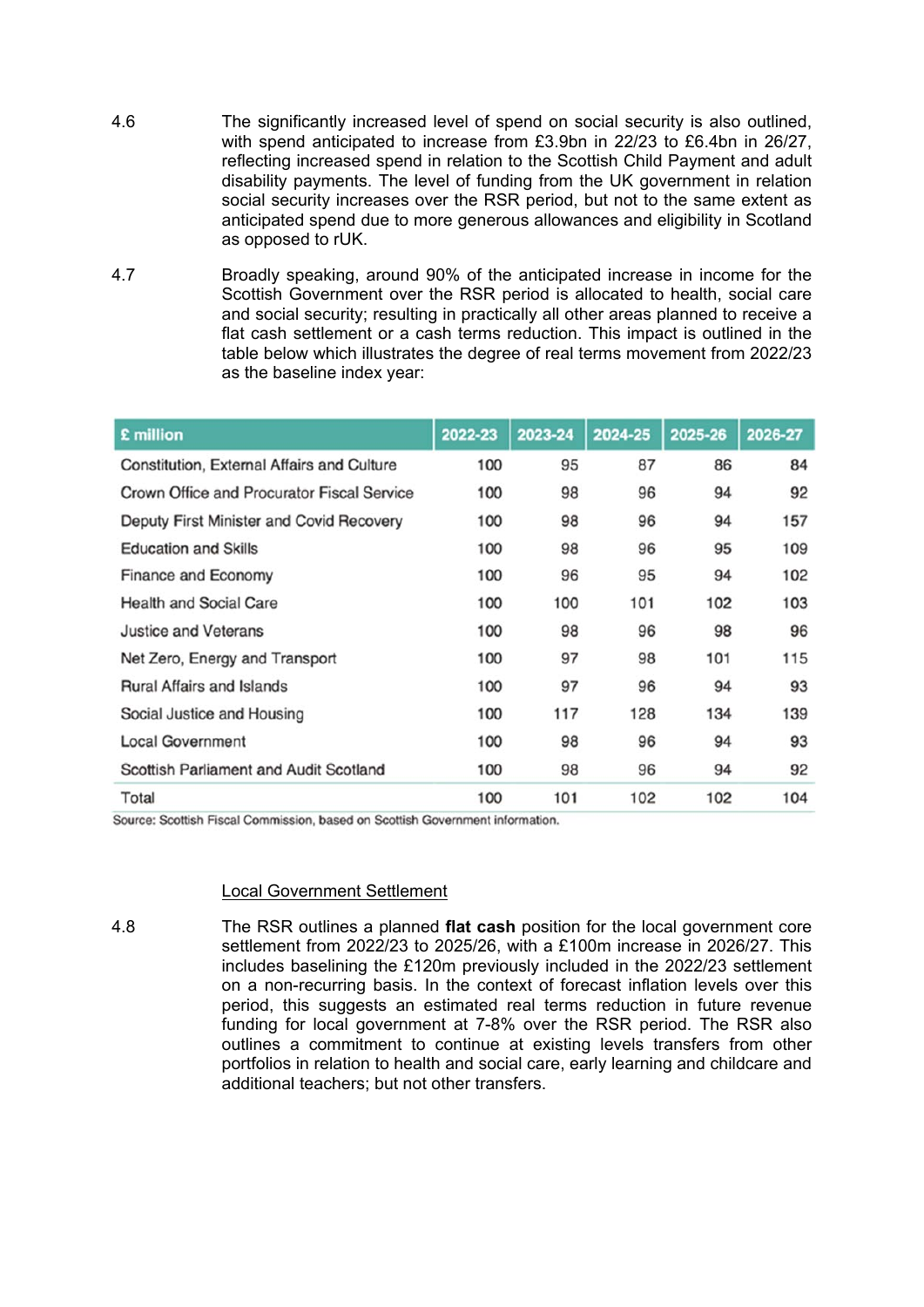It should be noted however, while the quantum may not change, the application of updated indicators to the distribution of actual funding across the local government sector will still be applied, meaning the Council's future financial settlement will be impacted by distributional effects and the Council is not therefore guaranteed to access its existing share of overall local government funding over this medium term period. By way of example, the Council is likely to receive a reducing share of early learning funding in the coming years as a revised distribution methodology is phased in.

- 4.9 The RSR also commits to build on a new deal for local government, with finalisation of work on the fiscal framework (which has been ongoing in discussion with COSLA for some time) and a new Partnership Agreement. The RSR suggests greater flexibility over financial arrangements being matched with "increased accountability for the delivery of national priorities". Exploring discretionary revenue raising is mentioned (workplace parking and the visitor levy); as well as a commitment to explore digitising the administration of NDR.
- 4.10 COSLA, supported by Directors of Finance, have been exploring with the Scottish Government a range of financial flexibilities which would assist in addressing in particular Covid-related spend, but there has also been discussion with regards service concession accounting arrangements – in effect how local government accounts for long term contracts such as PPP or other long term leases. The local government proposed approach has been agreed to; however this is contingent on a full capital accounting review to be chaired independently. A substantial review was carried out in 2021, led by CIPFA Directors of Finance and COSLA so it is not clear what a further review will aim to achieve; although worryingly there is comment in the RSR about a "phased approach towards alignment with the CIPFA Code of practice" which potentially suggests a phased removal of statutory mitigation – this could have major financial implications for councils which could outweigh any benefit from the change to accounting treatment for service concessions. COSLA officers are clarifying the position with the Scottish Government. A letter from the Cabinet Secretary to the COSLA President has also confirmed that a previously suggested financial flexibility whereby capital receipts could be used to mitigate the impact of Covid costs has not been agreed by the UK Government and is therefore no longer permissible. The Council had no plans to utilise this flexibility.

#### Budget constraint and cost reduction

- 4.11 The Cabinet Secretary has stated that given the financial constraints being faced by the Scottish Government, there is a need to prioritise spending, and to reset growth in the public sector, with a focus on efficiency and innovation. The Cabinet Secretary also outlines a need for a sharp focus on structural change and collaboration. The RSR outlines a range of measures which will be taken by the SG over the coming months and years:
	- Returning the size of the public sector workforce to pre-pandemic levels (a reduction of 6-8%) in order to hold pay bill costs at 22/23 levels
	- Continued hybrid working, linked to an estate rationalisation programme based on increased co-location and collaboration
	- Consideration of the range and number of public sector bodies, and an expectation that public bodies will deliver annual efficiency savings of at least 3%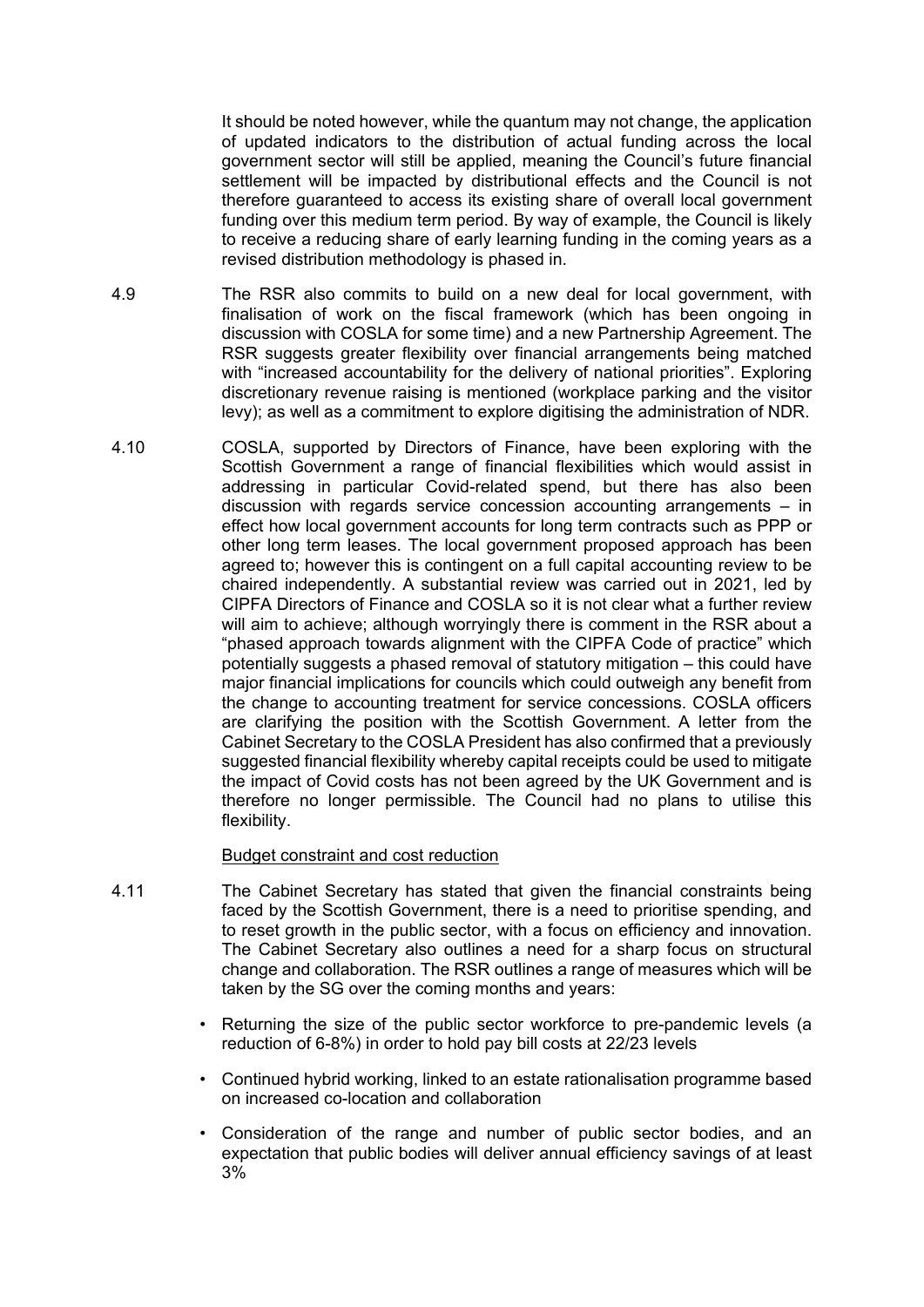- An increased focus on income maximisation
- Programme of digital reform and digital transformation of public services allied to inclusion and connectivity
- A reformed approach to procurement building on increased collaboration and value for money (building on current sectoral centres of expertise to realise financial efficiencies)
- Allowing public bodies to try approaches that may involve more risk but which could deliver greater reward ie increased innovation and commercialisation
- Identifying ways to recover more costs through alternative charging regimes
- Encouragement of shared services and common digital platforms
- Improved management of grants, including additional conditionality and evaluation
- 4.12 With regards public sector pay, as mentioned above the RSR proposes to hold the public sector pay bill (as opposed to pay levels) at 22/23 levels whilst returning the overall size of the public sector workforce to broadly pre-Covid levels by 26/27. Discussion with trade unions (excluding local government given their separate responsibilities and negotiating arrangements) will include greater flexibility on rates of pay, terms and conditions, and reshaping and reprioritising public services. There is also suggested a greater focus on absence and an aim to reduce this across the public sector through a greater focus on employee wellbeing
- 4.13 In summary, the RSR outlines a forecast position of increasing financial constraint for the Scottish Government, with slowing economic growth, higher inflation and increasing spend in demand-led areas of the budget eg health and social security; leaving a continued squeeze on unprotected budgets such as local government over the medium term future.

#### **5 Updated Financial Outlook**

5.1 As outlined in previous reports to Council, the financial plan of the Council over the medium term suggested a financial gap in the range of £25m-£58m, with a central planning assumption of a gap of £41m over the three year period 2023/24 to 2025/26. This forecast is prior to any decision on council tax. Assuming a 3% uplift in council tax in each year, the cumulative gap would reduce to a range of £18m-£50m. These forecasts were based on projections of revenue grant, which can now be updated to reflect the forecast flat cash settlement outlined in the RSR. However, there remain a number of key risks to the medium term financial position which are further detailed below.

#### Government Grant

5.2 The section above outlines the forecast position for the local government settlement ie a flat cash position, with a marginal uplift in the final year of the RSR. Based on estimated inflation levels this would be equivalent to a forecast 7-8% reduction over the RSR period, and this projection may be at the lower end of the scale given the very high levels of inflation currently being experienced.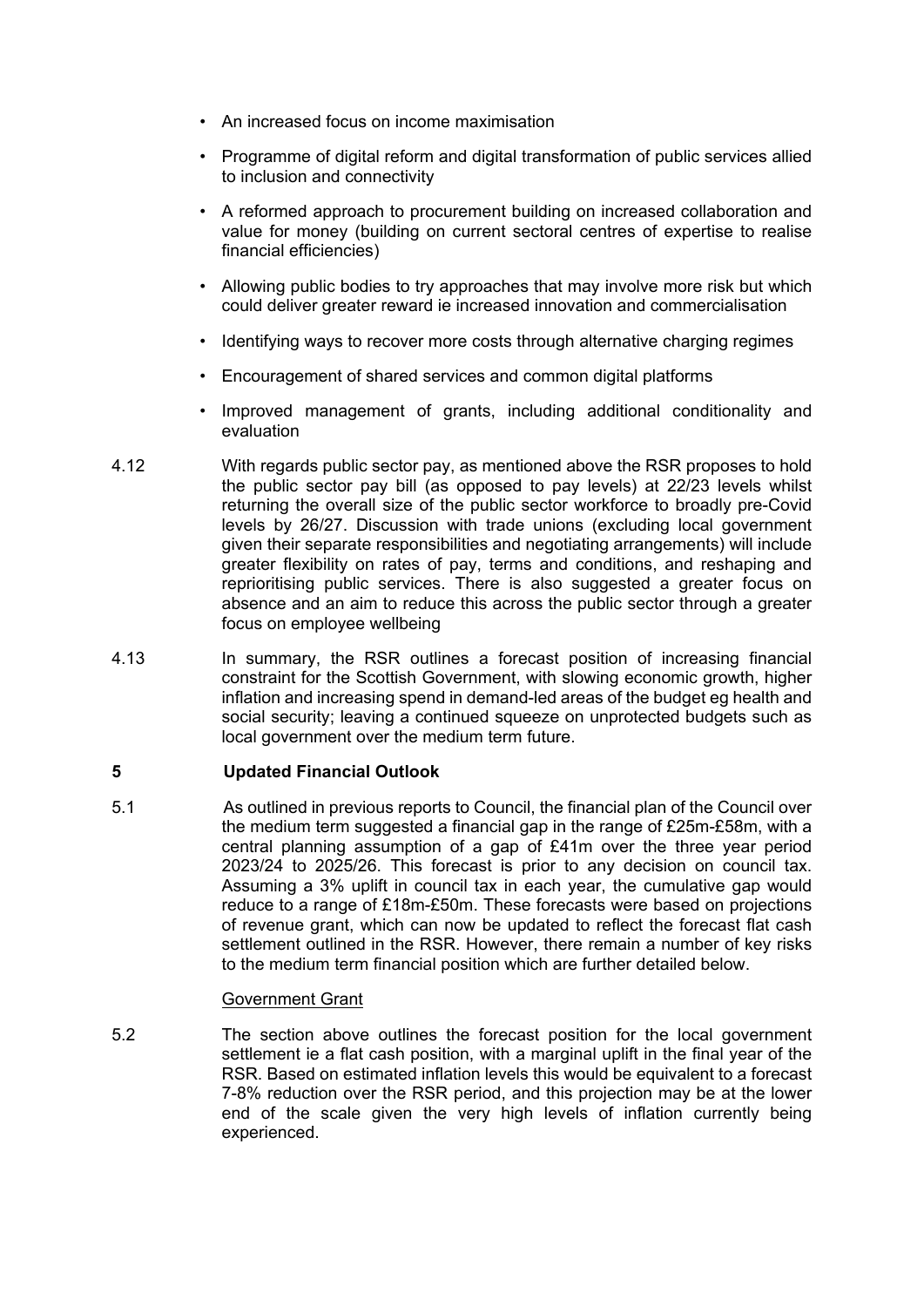The information in the RSR outlines the core local government settlement, however there is an added complexity in that in recent years there has been transfers from other portfolios (notably health & social care and education) for specific priorities which local government is mandated to deliver eg increased teacher numbers. In 2022/23 these transfers amounted to 15% of the total funding available to local government  $-$  circa £1.5bn. Therefore while there is welcome clarity in relation to planned core revenue settlement, this is not the case for all these other elements, with only transfers in relation to health and social care, early learning and additional teachers being confirmed.

- 5.3 In addition, while there is now relatively greater certainty with regards the overall quantum of the local government settlement, the allocation to individual councils is subject to the updating of the distribution process and factors within that. The Council is already aware of future pressure on the early learning funding as the agreed distribution is embedded within the overall settlement.
- 5.4 In general terms however, the medium term outlook has been revised to reflect the flat cash projection outlined in the RSR; noting some downside risk should there be increased pressure in the Scottish Government budget to fund for example further demand led funding increases to the NHS or social security.

Pay

- 5.5 The pay settlement for 2021/22 was agreed at a level which exceeded the budget provision made in setting the 2021/22 by £2.2m. This position was addressed in setting the 22/23 budget, with further provision for 2022/23 being incorporated based broadly on the parameters set out in the Scottish Government public sector pay policy. The very high levels of inflation being experienced and the associated impact on household finances has resulted in an environment where agreeing the 2022/23 pay award is going to be extremely challenging. This is clearly demonstrated in the current balloting by Trade Unions of members with regards industrial action following their outright rejection of a 2% pay offer from COSLA.
- 5.6 Current forecasts for inflation suggest further rises may be possible, (peaking at up to 11% by the end of 2022) this should be followed by a relatively steady decline over the next 18-24 months (the Bank of England forecast a fall to 2.1% by Summer 2024). In this context, the outlook for pay settlements is increasingly challenging in terms of affordability; and in terms of a history of relatively low increases over the past decade. This is clearly demonstrated by the information within the SFC publication which suggests a significant fall in real household disposable income – an effect which is disproportionately experienced by low income households.
- 5.7 The impact on the council budget strategy however, is higher forecast cost pressures in the immediate term which the Council has limited flexibility to address without the utilisation of reserve balances. The financial strategy response to this altered outlook is explored later in this report.

#### COVID19 longer term impact

5.8 It is expected that there will be longer term costs incurred in relation to the pandemic or from decisions the Council has taken in order to respond and to support communities and the organisation recover.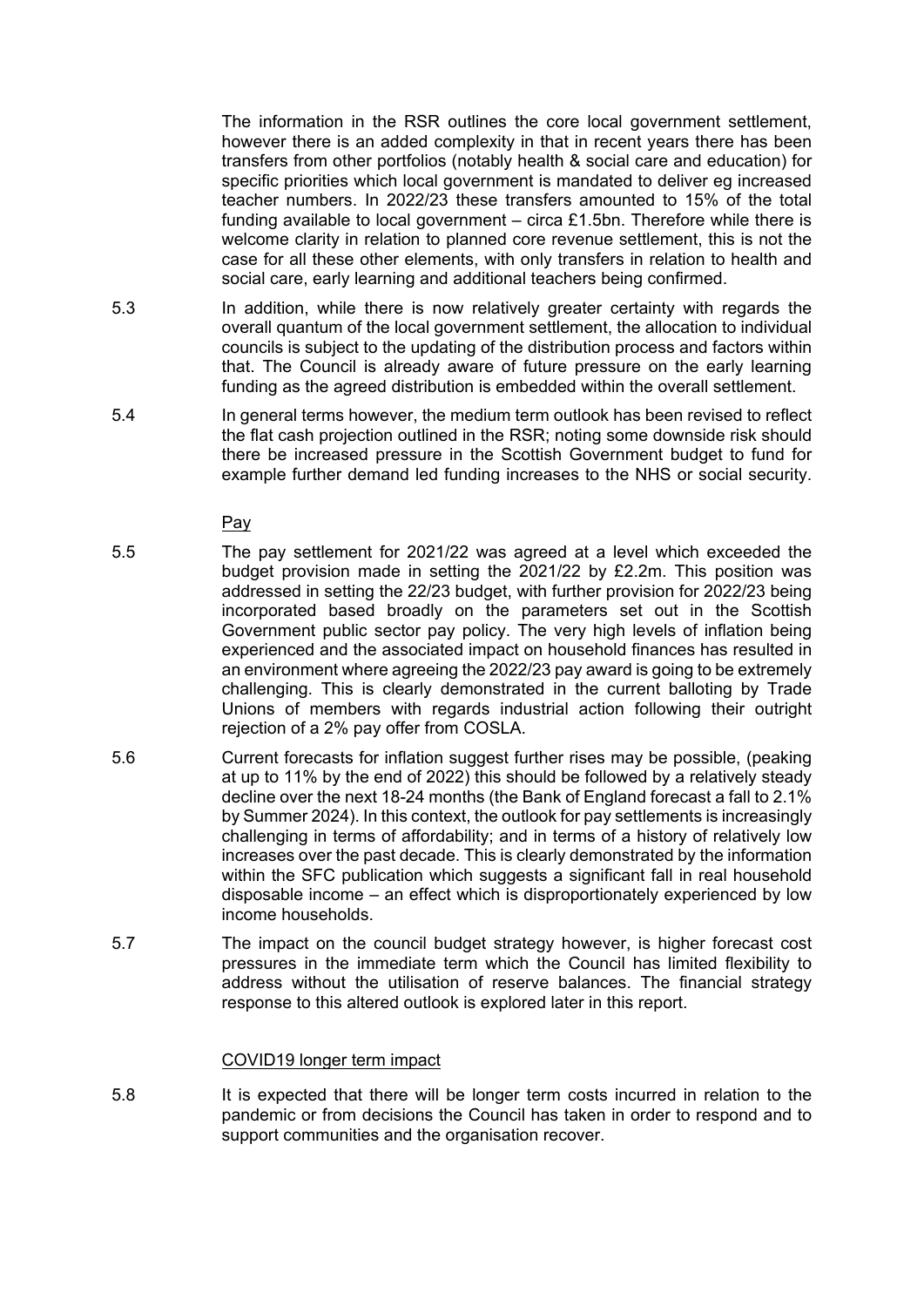These costs continue to evolve but it is expected that there will be permanent behavioural and societal changes which will demand a service response and which may manifest themselves in terms of both increased cost and/or reduced income. Examples of this include increased levels of household waste, longer term hybrid or remote working, increased cleaning requirements and ongoing support to communities – in particular children and families where demand for mental health support is increasing. The longer term impact on council tax collection levels will also require to be closely monitored with there still being some uncertainty as to how collection levels will be affected. Collection rates have encouragingly held up well over the course of 2021/22 although the impact of the developing cost of living crisis in 2022 may yet have a negative impact on future collection rates.

#### Other medium term financial issues

5.9 There are a range of other considerations for the financial strategy which are likely to impact over the medium term and which are summarised below:

- HSCP the National Care Service proposals which are being considered for implementation over the course of the current Parliament will potentially impact on the Council's financial arrangements, but more significantly on the HSCP. The practice of requiring ring-fenced elements of the local government revenue grant to be passed through to the HSCP is anticipated to continue, with the Council's budget assumption being that no further contribution from Council resources will be made.
- Education recovery the Council has received specific resource from the Scottish Government to support education recovery, with costs being incurred on additional teaching staff and pupil support; and also on devices which enable remote learning. It is expected that this funding will continue to be utilised over a number of academic years to ensure ongoing recovery and additionality of teaching resource; however there are likely to be recurring costs which arise and endure after the current funding has been utilised which the Council will require to fund.
- Council Commitments as previously reported to Council, the financial plan includes provision for the recurring impact of existing commitments including City Deal investments and schools investment; and will require to reflect longer term impacts which may emerge from service changes required to support current initiatives in regard to Tackling Poverty, Social Renewal, Alcohol and Drugs and Climate Change. The updated Council Plan currently being developed will be a key determinant of these potential costs. The current high levels of inflation will also manifest themselves in unavoidable cost pressures in some long term contracts where annual contractual uplifts are linked to inflation indices eg the schools PPP contract and some ICT contracts.
- 5.10 The Council's medium term financial plan is continually updated in light of new information as outlined above and in response to evolving views on uncertainties linked particularly to grant and pay. While there is now relatively more certainty in terms of grant, the prospects for pay and supplies spend are now much more volatile, linked to current exceptional levels of inflation.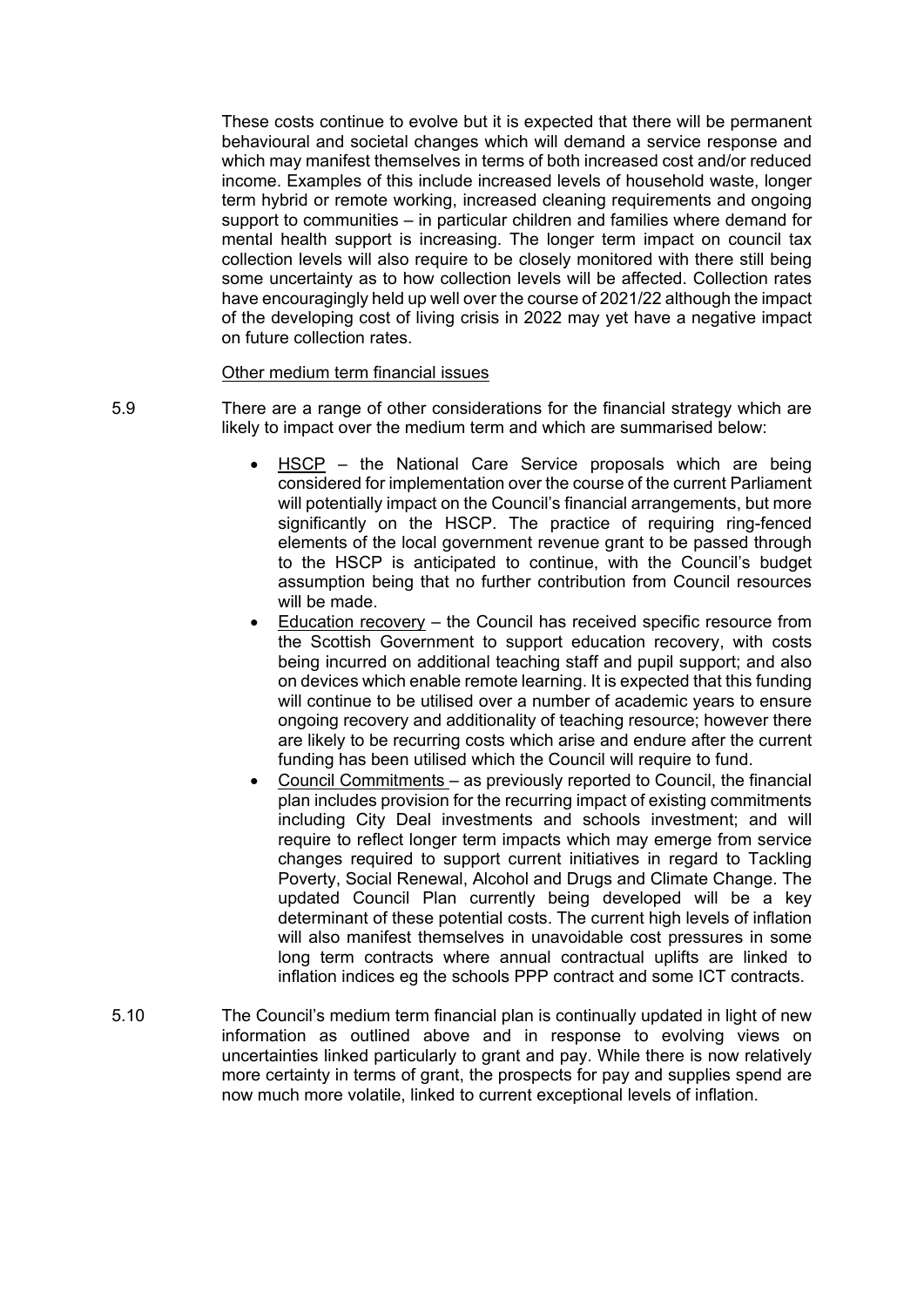The updated outlook continues to consider a range of scenarios which suggest that over the next three year period, the Council will without doubt require to deliver significant budget savings to achieve a balanced budget. Since the previous update in March, the scale of these has remained broadly consistent and likely to fall within a range of £29 million - £61 million, with a central forecast of a deficit of £44m over the three year period. These estimates are prior to the impact of any decision with regards council tax increases in each year. Members will recall that council tax provides a critical but limited avenue to increase resources. For illustrative purposes these lower and upper forecasts would reduce to circa £16 million - £49 million after adjusting for an exemplar 3% per annum increase in Council Tax levels each year, with a central forecast gap of £31m.

- 5.11 This three year forecast continues to represent a wide variation in potential optimistic and pessimistic planning scenarios and it is probable that over the three year period the actual outcome has a greater likelihood of falling closer to the central scenario of a financial gap of circa £44 million (circa £31 million after adjusting for the illustrative Council tax increase).
- 5.12 This updated position, while not significantly differing from previous forecasts in terms of total gap, does have a different context in that the main drivers for the gap relate to spend issues – grant income now being relatively more certain. The profile of the gap is also now more immediate  $-$  predominantly being related to near term pay considerations as have been outlined above. The Council will therefore need to act decisively at the required pace to secure the future financial stability and sustainability of the Council moving forward. In this context it is recommended the Council agree to develop at pace a portfolio of work aimed at ensuring financial sustainability (and short term financial stability) is prioritised; and that savings of £35m are targeted over the next three years in order to close the projected financial gap outlined above and allow for a degree of flexibility to manage the risks associated with the challenge to deliver this scale of savings over a relatively short period.

# **6 Financial Strategy Response**

- 6.1 The Council has a history of sound financial management as evidenced in annual audit reports from Audit Scotland. This position has in the past been underpinned by the Council prioritising key financial decision making, whereby the financial sustainability of the Council was protected by adopting a medium term perspective and taking savings decisions early and in good time relative to the forecast requirements outlined in the medium financial plan. As well as ensuring continued financial stability, this strategy has also in many years provided the financial capacity to support investment decisions – usually on a non-recurring basis – which support Council agreed priorities such as Tackling Poverty and addressing climate change.
- 6.2 The Council's main route to delivering recurring savings has been through its long term transformation programme, branded Right for Renfrewshire in its latest incarnation. The three year financial strategy 2020 – 2023 was underpinned by a requirement for the transformation programme to support the delivery of £25 million of recurring revenue savings over the medium term period to 2023.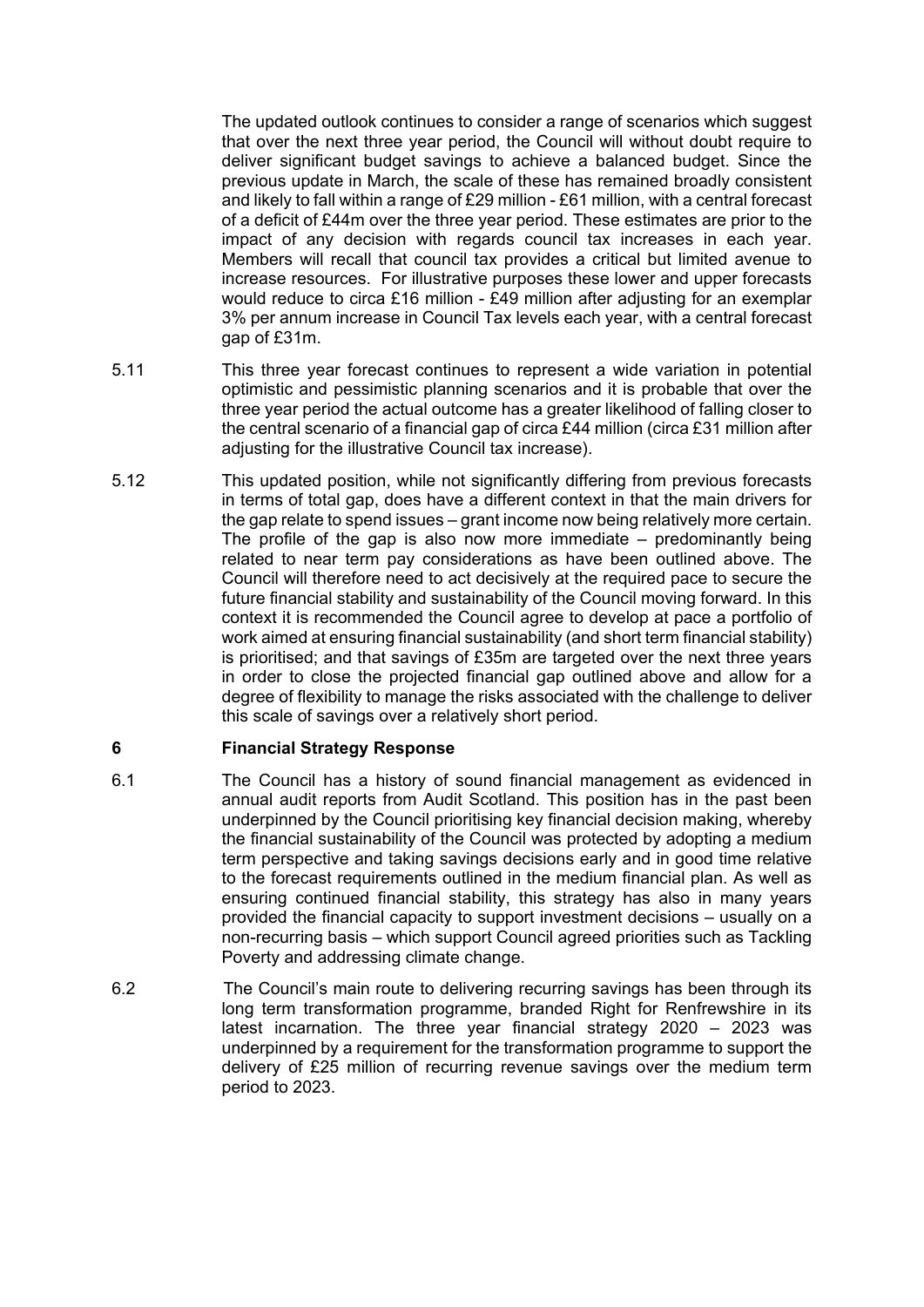An initial phasing assumption of savings of £7 million, £13 million and £5 million was made for each financial year through to 2023. Members will however be aware that, at the onset of the coronavirus pandemic, a decision was taken to formally pause the programme, recognising the capacity of the Council was required to be fully diverted to support the emergency response. As has been outlined in previous update reports, the longer term impact of this decision is that the Council's pipeline of associated savings has now fallen behind the requirements to secure overall financial sustainability – a position which needs appropriately addressed at sufficient pace.

- 6.3 The approved Council budgets over the 2020/21 to 2022/23 financial years have included £6.5m of recurring savings agreed from Right for Renfrewshire service redesigns. In line with the original savings objective, there would remain approximately £18.5m of associated savings yet to be delivered through the Council's transformation programme as a contribution to the £35m target outlined above. However, the approach to target setting within the programme has previously been based on an assumed level of saving being deliverable from "influencable spend" ie those council budgets for which there is a reasonable degree of management influence over how those budgets could be deployed – with the target saving being in the region of 15%-20% of current spend. In reviewing the programme and associated council budgets in light of the experience and demands of the past two years, it is now considered that the original £25m target will need to be revised, and it is suggested that a balance of savings from transformation activity be realigned to £15m. It is also considered that the project management and support arrangements for the programme will also require to be revised so they clearly align with the financial sustainability portfolio outlined above.
- 6.4 Council has been previously advised that there remains a significant risk that even once fully remobilised and restarted, the pace at which transformation work can progress may continue to be hampered and constrained by the capacity of the organisation, and therefore the use of capital financing flexibilities would be required in order to balance the financial position in the short term. Council agreed in setting the 2022/23 budget to use these flexibilities to bridge the savings gap over the medium term. This approach will result in higher borrowing costs in the longer term, and this will require to be met through appropriate base budget adjustments in the coming years and the release of long-term flexibility resources. The required support to the Council's 2022/23 budget from this approach was significant at £7.5 million, and this position will require to be unwound over the medium to longer term. Any further potential for efficiencies from this approach will continue to be explored, as will any potential for savings from the revised accounting arrangements for service concession arrangements agreed by the Cabinet Secretary and announced as part of the RSR outlined above.
- 6.5 However, the combined measures from accounting flexibilities and transformation are together not going to be sufficient to close the forecast financial gap the Council is facing, meaning a range of other financial sustainability measures will require to be explored. It is recommended that Council agree a portfolio of additional measures be explored and developed by Directors over the summer period with appropriate future board reporting as to the savings potential from each of these. It is proposed the portfolio would comprise the following programmes (many of which mirror the approach being taken by the Scottish Government):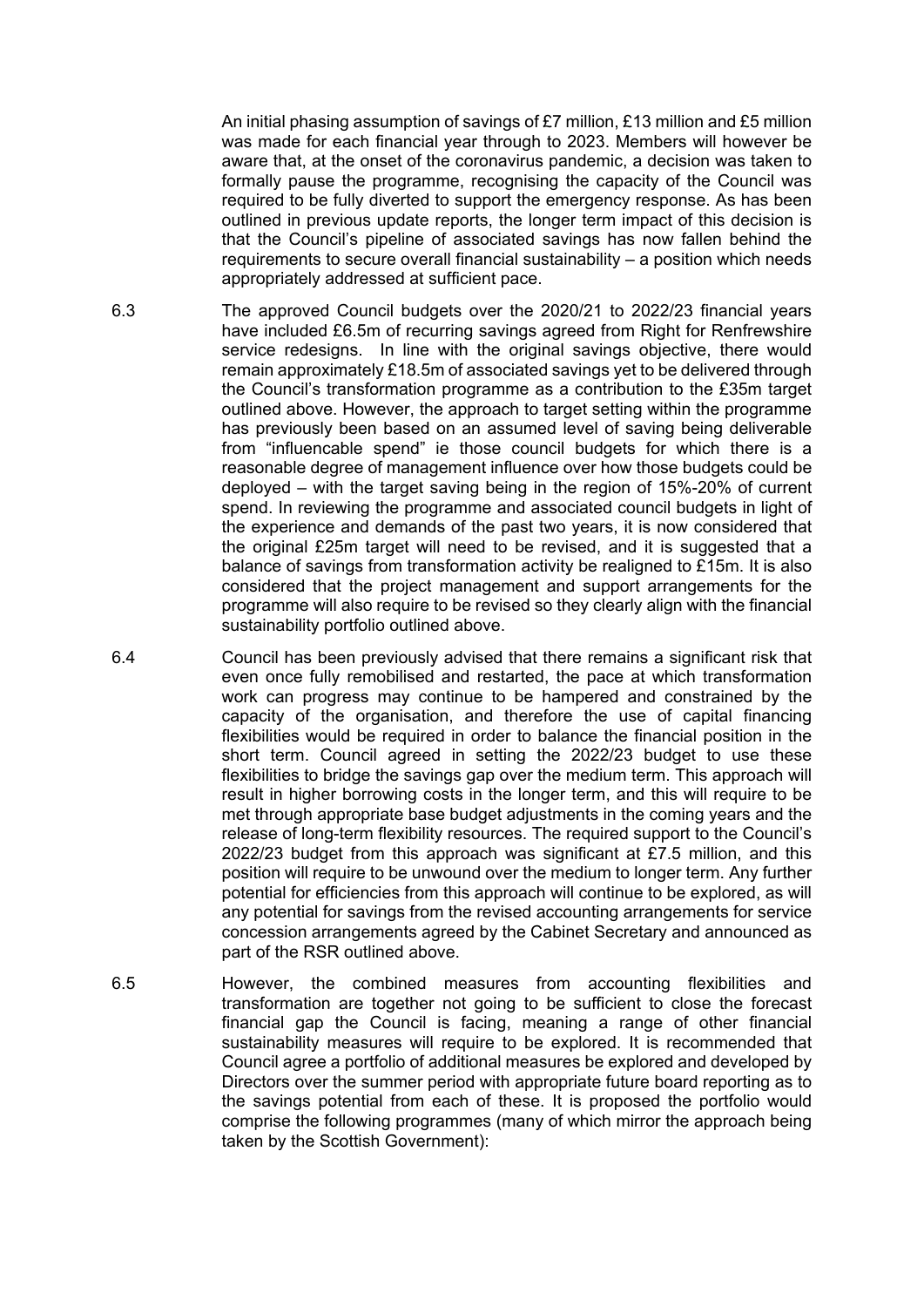- a. Strategic Property Review and new ways of working
	- o Review of all property assets being utilised by the Council (owned or leased) with the aim to assess and identify rationalisation options and an overall reduction in the Council's property holdings increasing utilisation rates and focusing activities in better quality assets; development of core principles for property management; consider opportunities from new ways of working in a post-pandemic environment eg hybrid working and the subsequent impact on property demand, particularly office accommodation and utilisation; develop simplified arrangements for the management of property assets, including those related to management, maintenance, and associated charging; consider any commercial opportunities in terms of property holdings
- b. Charging, fees and commercialisation
	- o Assess and benchmark the current level of fees and charges relative to peer councils and cost of service delivery, considering the potential impact on service users and demand; review the corporate concession policy (last agreed by the General Management and Finance Policy Board March 2011) to ensure it remains fit for purpose; review the current level of internal charging and assess both whether charging levels are appropriate; explore any further opportunities for increasing income or increasing the council's commercial approach to service delivery eg EV charging, advertising or other options as may be permitted by the Scottish Government
- c. Review of council risk tolerance
	- o An assessment of the position council services practice with regards risk mitigation and tolerance; and where this potentially may be adjusted to secure cashable efficiencies eg insurance premiums; consider where an alternative position on risk may allow the council to change the way it delivers services or operates as an organisation
- d. Strategic review of procurement
	- o Assessment of the Council's purchasing patterns, processes and areas for improvement (potentially with support from Scotland Excel based on their knowledge of carrying out similar reviews in other local authorities); Consideration for reduced scope of purchased items/standardised options for purchases; reduced volumes of purchases/stockholding (always considering the management of supply risks for key services); consideration of increased use of national contracts across both revenue and capital areas; and other contract optimisation opportunities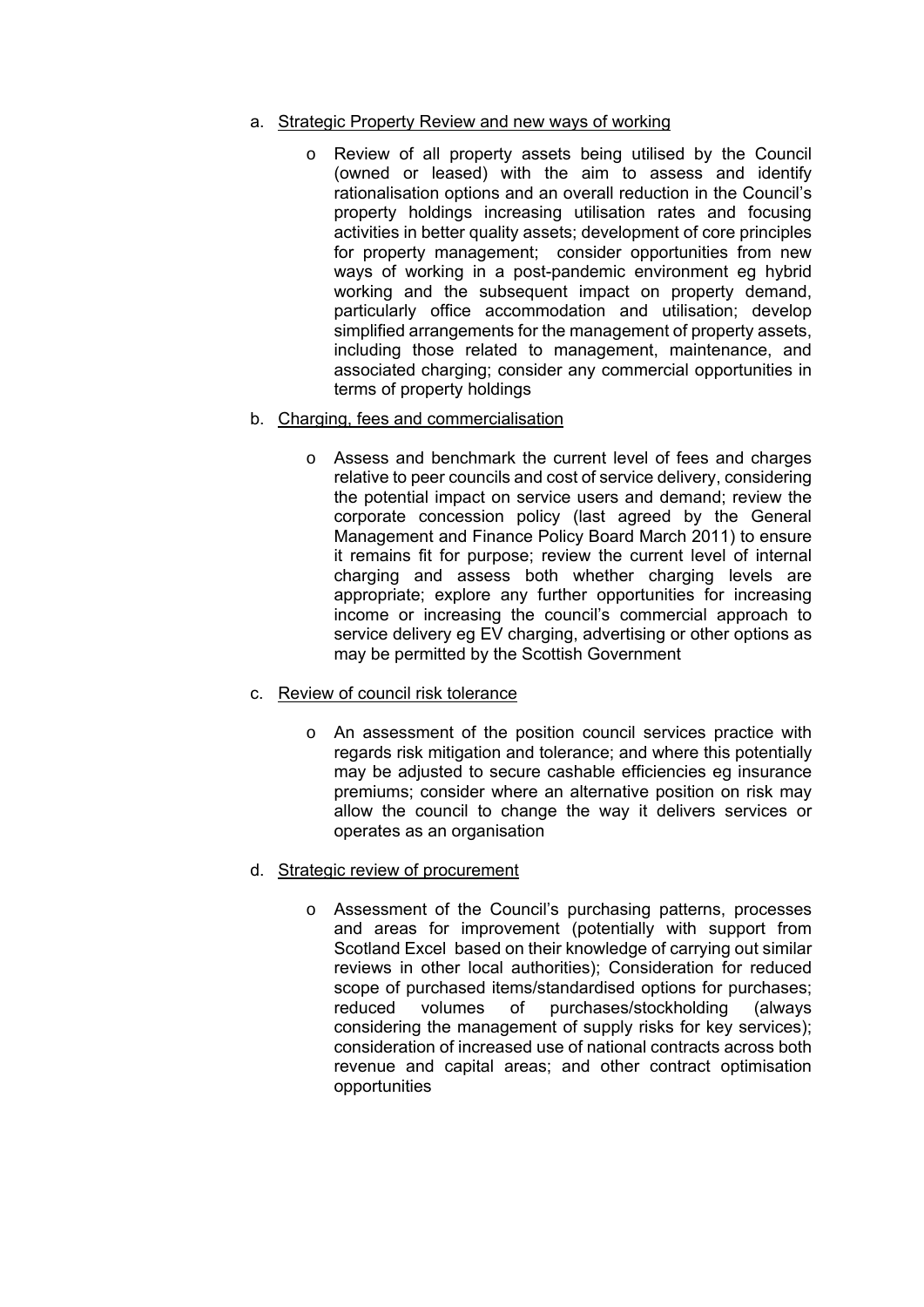- e. Review of local policy position
	- o Review of current policy position in terms of service delivery, including an understanding of service delivery standards or obligations, to assess where the council delivers a standard/quantity/quality of service which is above comparative benchmarks or national minimums; develop an understanding of costs involved in service provision due to local policy position across services and potential saving options which may be generated from an alternative approach; including current costs and potential inflationary forecasts from current service provision standards
- f. Review of management grades and structures
	- o Review of management structures across the council to understand the current structures and grades of staff, spans of control etc; consider the impact of specialist skills on grades and structures and whether these require to be reflected in alternative standards for spans of control/structures etc; develop standard principles for management structures and suggestions for implementation recognising the current/recent reviews of service undertaken under the transformation programme which have resulted in revised management structures in some services.
- g. Connected communities
	- o Consider potential areas where continued development and expansion of community participation/ownership of councildelivered services or council operated assets may release service efficiencies in line with community empowerment objectives; assess potential for increased levels of participatory budgeting which may inform future service delivery decisions; assess overall levels of grant support to community groups from across council services; and council procured services from the third sector
- h. Digital strategy
	- o Review the council digital strategy for areas of investment or redesign which will focus on generating longer term efficiencies and/or improved customer service or internal process improvement; develop a prioritisation framework for digital proposals which bases investment decisions on a clear business case
- i. Council tax and tax policy
	- o Review the current council tax base for any potential scope to increase the level of budgeted income through increased housebuilding and a risk based review of prospective collection rates; develop options for consideration of other local taxes in line with Scottish Government proposals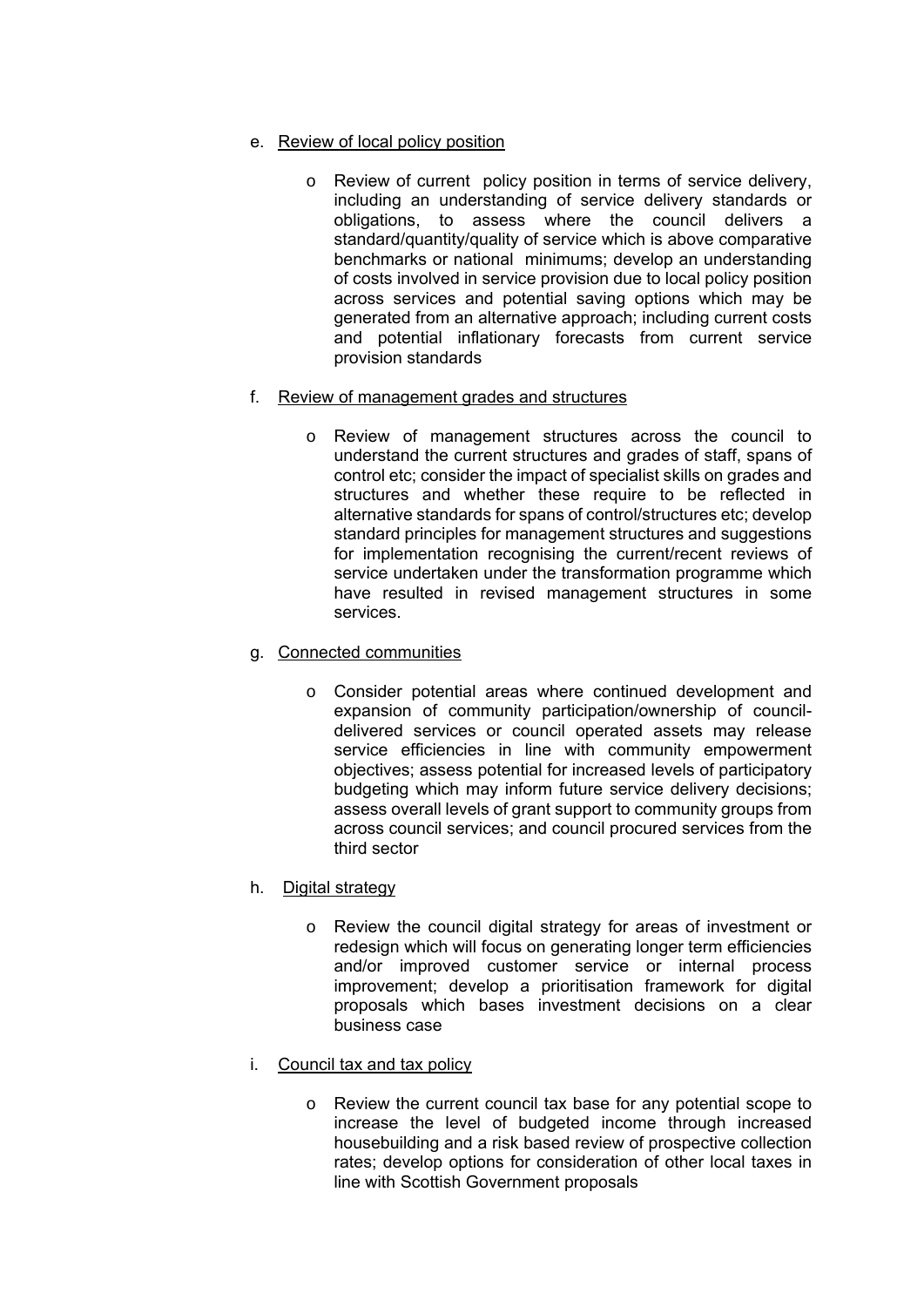- 6.6 Indicative potential savings for each workstream will also be developed, based on the work to be undertaken over the summer period, and these will be reflected in future reports. The proposed workstreams are likely to be accompanied by tactical reviews of discretionary spend across departments; with a view to an overall savings programme being developed totalling an estimated £20m over the next three years, which is in addition to the £15m targeted from service transformation and will culminate in a total financial sustainability portfolio savings of circa £35m as recommended above.
- 6.7 In addition, the Council will need to consider how it can flexibly utilise reserves to assist managing the financial risks associated with the challenge of delivering future savings at this scale on over a relatively short period of time, or from spending pressures which manifest themselves at a level above that anticipated; always considering the overall levels of financial risk and longer term financial sustainability.
- 6.8 Members should remain aware that securing £35m of financial savings represents a very significant challenge for the organisation, not just reflecting the scale of savings but in the context of the Council being required to do so after such a long preceding period of similar financial challenge having been in existence. The Council has been delivering financial savings at significant scale since 2011/12 following the onset of the austerity agenda across the public sector (with savings predominantly secured from non-protected areas of service such as corporate functions, community based services and financial flexibilities) and reflecting the cumulative impact of long term cost pressures over the past decade or so. It was long expected that the scale of required medium term savings would gradually soften with an eventual return to growth in local government spending capacity as we progressed into 2020 and the new decade. However, following the economic impact of major global events such as the pandemic and current Ukrainian crisis the outlook for the public expenditure landscape has shifted very materially in a short period of time. In this context, it should be recognised that following the recent Resource Spending Review announcement by the Scottish Government, local government in Scotland and the Council is expected to be moving into a distinctly new phase of heightened financial challenge and risks where delivering high levels of financial savings is likely to have greater implications for the delivery of future services and outcomes than it has over the past decade.
- 6.9 The financial risks outlined above reinforce the need for the Council to be decisive, and to make substantial decisions at a greater scale than over recent years in order to fully commit to the delivery of the material change and transformation which will be required over the medium term. This is likely to require the lower level of resources at the Council's disposal to be focused on those areas of greatest need and priority.

# **7 Capital Investment Programme**

7.1 Previous reports to Council have outlined the impact that COVID19 has been having on the capital programme, with initial lockdown measures severely delaying progress with investment projects since 2019; and subsequent supply constraints continuing to impact progress with projects since then.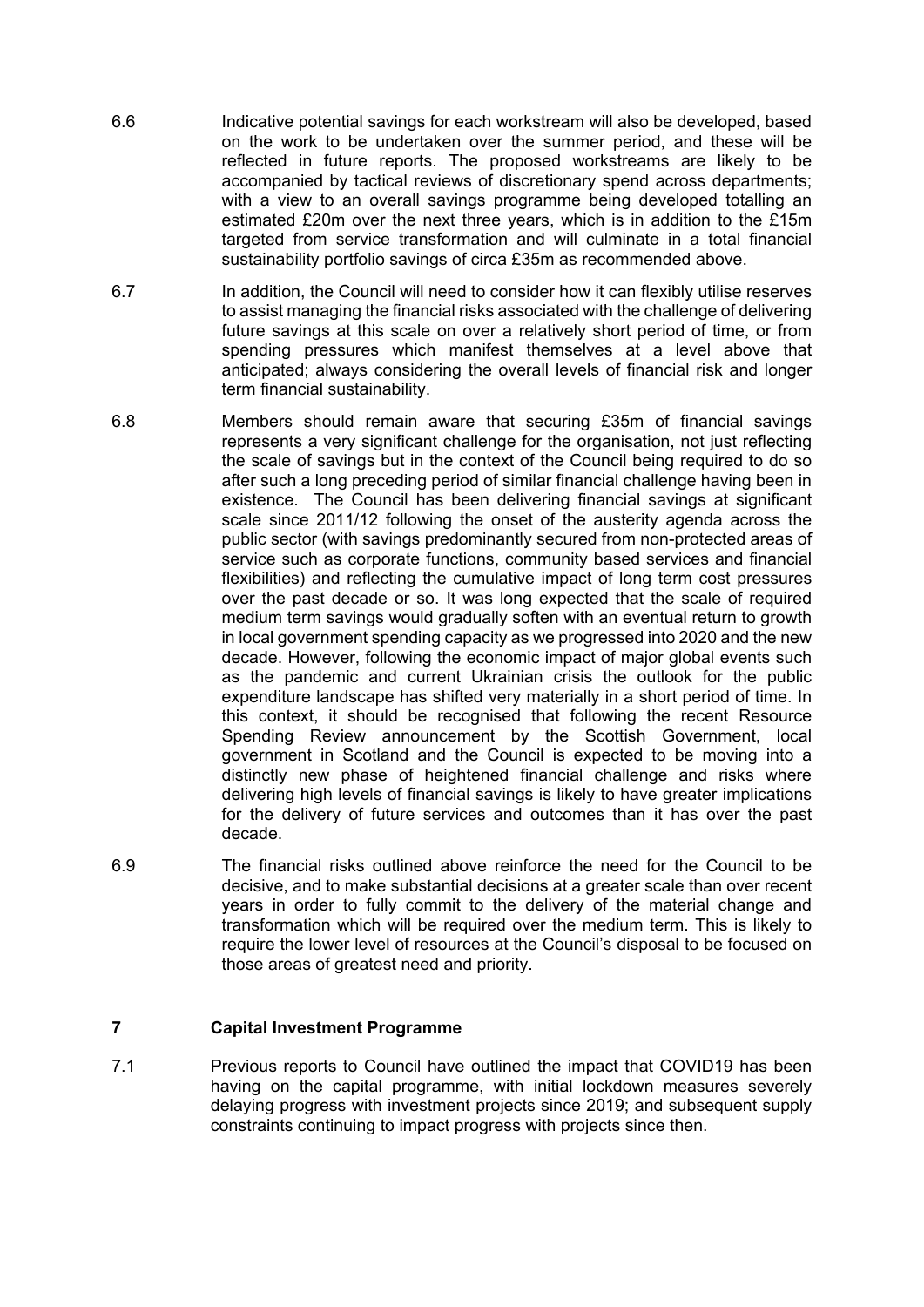- 7.2 In addition to delays however, a significantly higher risk in relation to construction inflation has been emerging. Energy, supplies and labour shortages are being experienced which is driving inflation in the construction sector higher, along with increased demand as backlog maintenance is tackled and new projects commence as we emerge from the worst of the pandemic. The war in Ukraine is exacerbating these constraints. Key materials such as steel, timber, roof tiles and copper are experiencing both significantly increased costs and supply shortages. The Office for National Statistics is tracking construction inflation generally at 8%; with the UK Government Department for Business, Energy and Industrial Strategy index for material prices tracking at 21% in March 2022.
- 7.3 The Scottish Government have taken the opportunity to revise their capital spending in light of these pressures, but also in light of the reduced capital settlement compared to what had been expected from the UK Government. Revised spending allocations have been published by the Scottish Government alongside their Resource Spending Review (RSR), which also updates allocations to reflect the priorities set out in the RSR, particularly in terms of investment in infrastructure to support the transition to net zero carbon emissions.
- 7.4 The detail published in the review is at budget level 2 portfolio which includes social justice, housing and local government together, so it is not possible to ascertain exactly what the impact is for the local government capital settlement alone, however, the allocation in 23/24 is £60m less than in 22/23, dropping by a further £30m in 24/25 before recovering slightly in 25/26 but still to a level below that allocated in 22/23. This allocation exacerbates the spending pressures the Council will experience in its capital investment programme, potentially requiring an increased level of borrowing which simply translates into further revenue pressures. This is a particular concern in terms of schools investment under the LEIP programme, where the Scottish Futures Trust have confirmed there is unlikely to be any expansion to the overall funding available, so any increase in allocation for Phase 2 projects (which includes the new Paisley Grammar Community Campus) would simply reduce funding available for Phase 3 (which the Council plans to bid for in relation to Thorn Primary School).
- 7.5 Members will recall that the current level of capital grant funding is able only to support a limited rolling lifecycle maintenance programme across all asset classes. The Council will therefore be required to continue to seek out and pursue alternative capital grant opportunities from government funds and other grant providing bodies as well as recognising that prudential borrowing now represents the most significant tool at the Council's disposal to support major investment. However, prudential borrowing requires to be financially sustainable and underpinned by recurring revenue resources to ensure this is the case. As the Council moves forward and major financial challenges persist for the revenue budget, the capacity to sustainably support prudential borrowing will become an increasing challenge.
- 7.6 The impact of inflationary price rises is now being increasingly experienced in both live Council projects and as Council projects are coming to the market. Council has previously been advised that it will need to keep under careful and detailed review the cumulative impact on both individual projects and the overall approved capital plan as set against available resources and contingencies; and remain alert to the prospect of capital projects requiring additional funding to maintain the deliverability of the overall programme.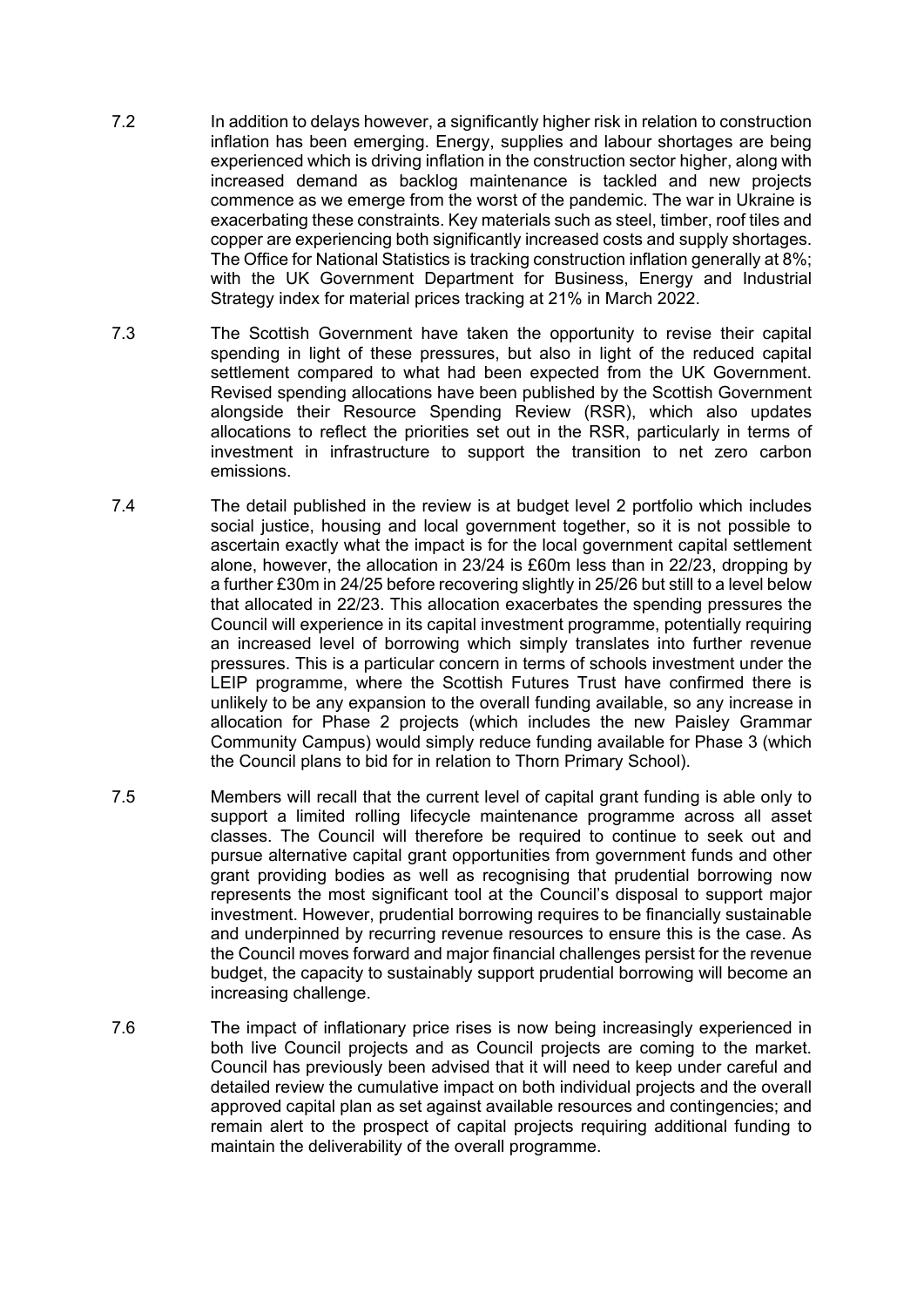Council has previously agreed to earmark £5 million of COVID19 resources for this purpose in the first instance, however is increasingly apparent that this sum is insufficient given increasing prices of two commodities in particular – steel and bitumen. European steel prices have increased from an average £500 per tonne in early 2021, peaking at nearly £1,200 per tonne in late summer 2021, before falling back slightly to around £950 per tonne currently. In particular, the high energy usage required to produce steel is a factor, as is the overall production capacity as many European plants are based in Ukraine. A separate report to this Council meeting seeks approval to ringfence £10m of reserve balances in order to address anticipated pressures which continue to emerge across the live capital programme.

- 7.7 In assessing the impact of these inflationary pressures on the overall capital programme, and with regards in particular to those projects which have a significant exposure to steel commodity price increases, an emerging risk in relation to the Council funded element of City Deal projects has become evident – in particular with the live Clyde Waterfront and Renfrew Riverside (CWRR) project. The Council's long-term financial commitment in relation to the delivery of these projects extends to the element of investment that requires to be funded outwith the national government grant contributions. This is funded by the Council via prudential borrowing which ultimately results in a long term annual debt servicing cost charged to the revenue budget. In this regard, a level of provision has been built into the Council's revenue planning arrangements for some time to ensure this financial requirement is appropriately accommodated. Council agreed in December 2020 that the borrowing required deliver the projects be set at £37 million. This requirement could be comfortably accommodated within the existing revenue provision that has already been built into the Council's financial plans through matching the Council's borrowing to those elements of the projects with the longest asset life coupled with a low interest rate environment that currently exists.
- 7.8 In order to maintain current levels of contingencies and risk mitigation within these projects, and faced with the extraordinary levels of price inflation as outlined above, a revised level of provision is required, estimated at £49m. A reassessment of the level of borrowing which could be accommodated within the existing revenue provisions incorporated into current financial plans; again based on the principles outlined above, confirms capacity to deliver a further £8m of borrowing. In addition, it is proposed that £4m of funding from within the Covid construction ringfenced provision set aside in closing the 2021/22 financial year be allocated to the CWRR project; with appropriate revision being made to the capital plan.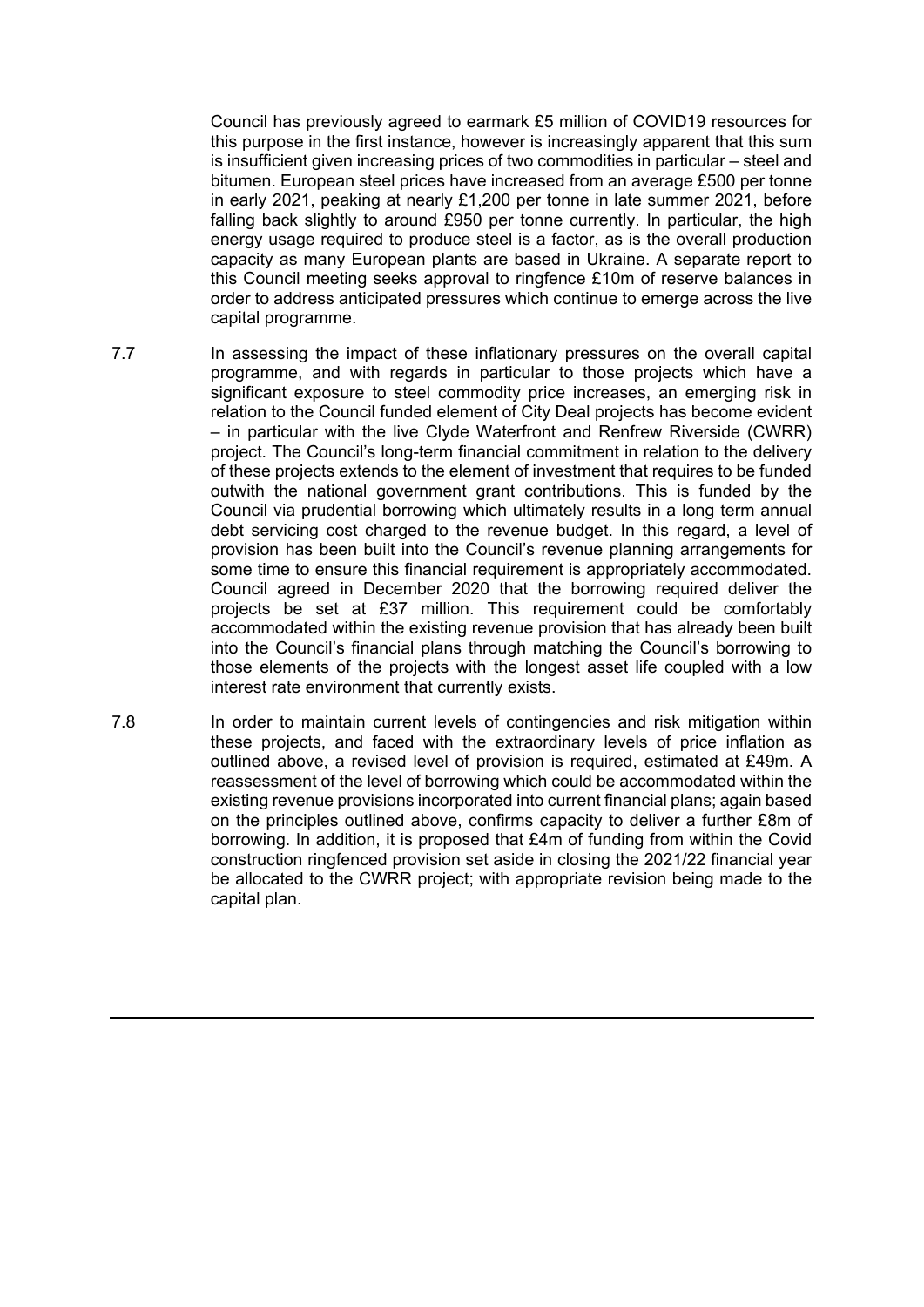# **Implications of the Report**

1. **Financial** *–* the report highlights the scale and shape of the short and medium term financial challenge facing the Council. The early recommencement and delivery of the transformation programme and other financial sustainability workstreams as outlined in the report are critical to ultimately supporting the Council secure a financially sustainable position.

**\_\_\_\_\_\_\_\_\_\_\_\_\_\_\_\_\_\_\_\_\_\_\_\_\_\_\_\_\_\_\_\_\_\_\_\_\_\_\_\_\_\_\_\_\_\_\_\_\_\_\_\_\_\_\_\_\_\_\_\_\_\_\_**

- 2. **HR & Organisational Development**the medium term financial position and associated plans require to align with workforce and service plans to ensure the size and composition of the Council workforce remains appropriate and affordable.
- 3. **Community/Council Planning** the Council requires to remain financially sustainable in order to deliver on its priorities as outlined in the Council and Community Plans; and these revised Plans will in turn require to inform the financial strategy.
- 4. **Legal**none
- 5. **Property/Assets**the report outlines a proposal to undertake a strategic review of property which will aim to ensure the Council's asset base remain effective and efficient
- 6. **Information Technology**the report outlines the need to ensure the Council Digital strategy support ongoing financial sustainability; with any digital developments being underpinned by a robust business case
- 7. **Equality & Human Rights –** The recommendations contained within this report have been assessed in relation to their impact on equalities and human rights. No negative impacts on equality groups or potential for infringement of individuals' human rights have been identified arising from the recommendations contained in the report. If required following implementation, the actual impact of the recommendations and the mitigating actions will be reviewed and monitored, and the results of the assessment will be published on the Council's website.
- 8. **Health & Safety**none
- 9. **Procurement**the report outlines a proposal for a strategic review of procurement practice in order to support the Council's ongoing financial sustainability.
- 10. **Risk**as outlined in the report, the Council's financial risk exposure both in the immediate term and over the medium term remains high.